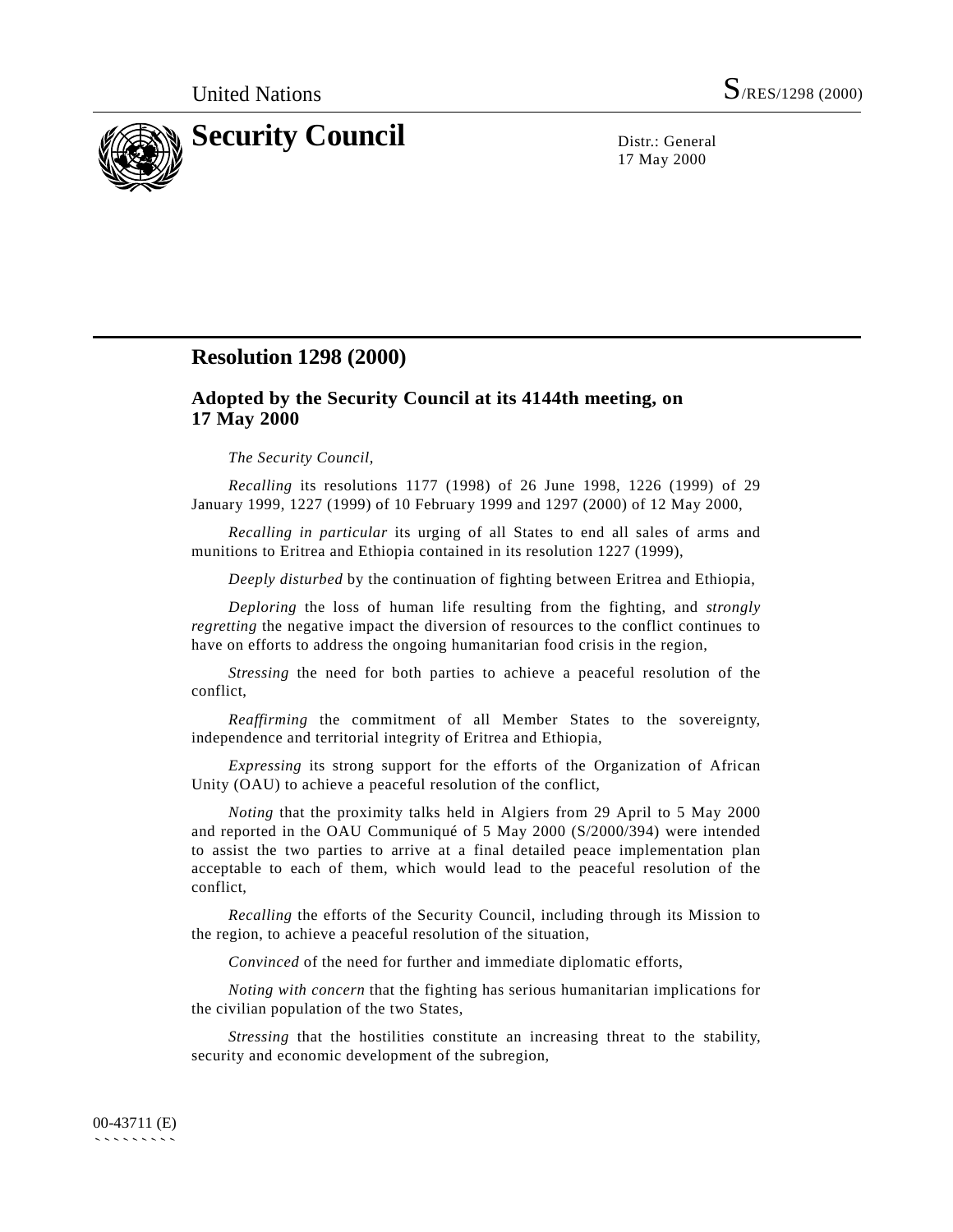*Determining* that the situation between Eritrea and Ethiopia constitutes a threat to regional peace and security,

*Acting* under Chapter VII of the Charter of the United Nations,

1. *Strongly condemns* the continued fighting between Eritrea and Ethiopia;

2. *Demands* that both parties immediately cease all military action and refrain from the further use of force;

3. *Demands further* that both parties withdraw their forces from military engagement and take no action that would aggravate tensions;

4. *Demands* the earliest possible reconvening, without preconditions, of substantive peace talks, under OAU auspices, on the basis of the Framework Agreement and the Modalities and of the work conducted by the OAU as recorded in its Communiqué issued by its current Chairman of 5 May 2000 (S/2000/394), which would conclude a peaceful definitive settlement of the conflict;

5. *Requests* that the current Chairman of the OAU consider dispatching urgently his Personal Envoy to the region to seek immediate cessation of hostilities and resumption of the peace talks;

6. *Decides* that all States shall prevent:

(a) the sale or supply to Eritrea and Ethiopia, by their nationals or from their territories, or using their flag vessels or aircraft, of arms and related *matériel* of all types, including weapons and ammunition, military vehicles and equipment, paramilitary equipment and spare parts for the aforementioned, whether or not originating in their territory;

(b) any provision to Eritrea and Ethiopia by their nationals or from their territories of technical assistance or training related to the provision, manufacture, maintenance or use of the items in (a) above;

7. *Decides also* that the measures imposed by paragraph 6 above shall not apply to supplies of non-lethal military equipment intended solely for humanitarian use, as approved in advance by the Committee established by paragraph 8 below;

8. *Decides* to establish, in accordance with rule 28 of its provisional rules of procedure, a Committee of the Security Council consisting of all the members of the Council, to undertake the following tasks and to report on its work to the Council with its observations and recommendations:

(a) to seek from all States further information regarding the action taken by them with a view to implementing effectively the measures imposed by paragraph 6 above, and thereafter to request from them whatever further information it may consider necessary;

(b) to consider information brought to its attention by States concerning violations of the measures imposed by paragraph 6 above and to recommend appropriate measures in response thereto;

(c) to make periodic reports to the Security Council on information submitted to it regarding alleged violations of the measures imposed by paragraph 6 above, identifying where possible persons or entities, including vessels and aircraft, reported to be engaged in such violations;